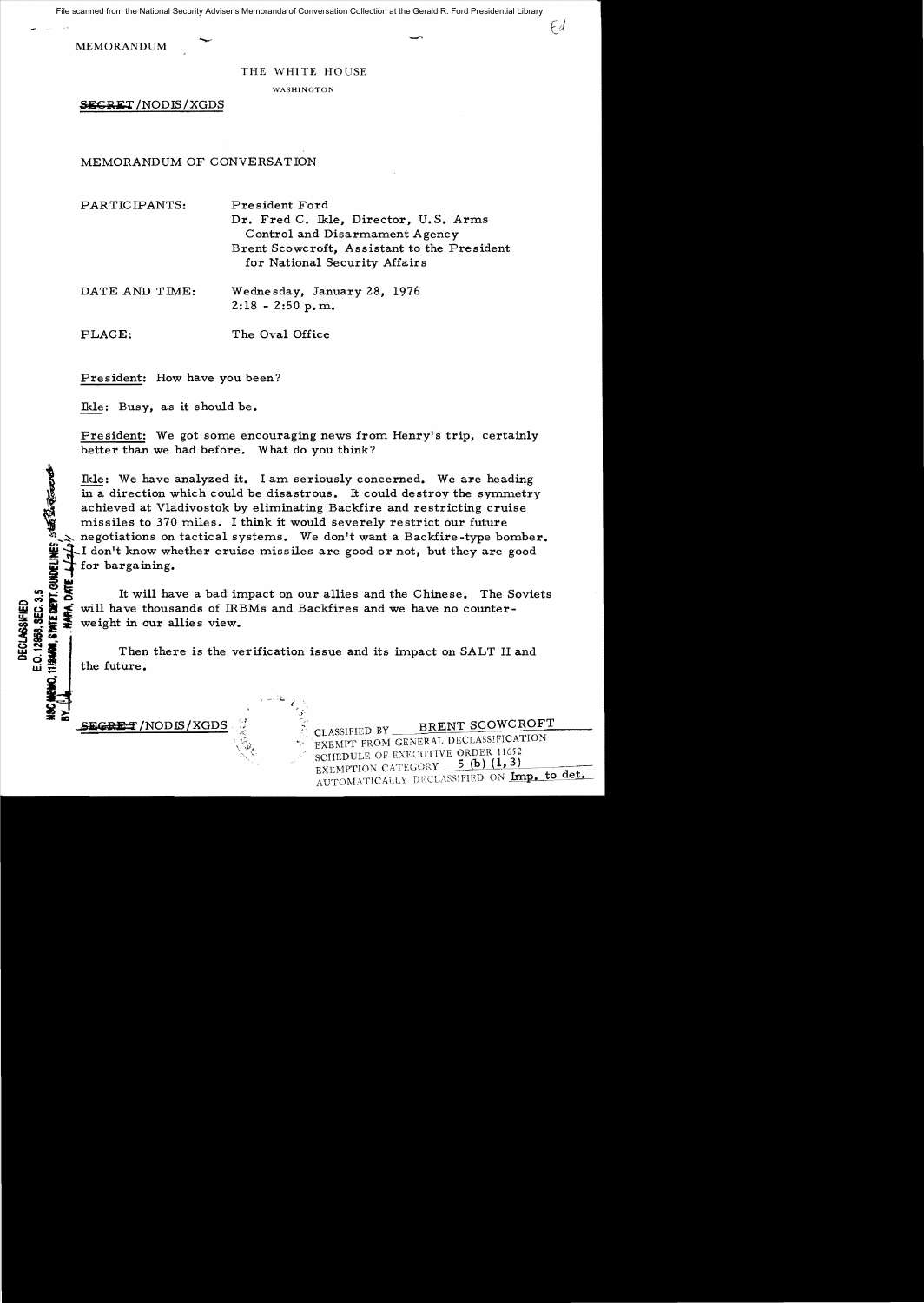## $S$ <del>isgriigit</del>/Nodis/XGDS 2.

This is a pessimistic analysis, but there are ways out. We can verify on intercontinental cruise missiles because of their volume, and reassure the Soviets on that point.

On the others, we have to have limitations which are selfbalancing. Some of this may require going back on what we have offered in the negotiation. But the Soviets tend to take out the raisins and leave the cake.

President: So do we. These are complex issues. There is one thing which concerns me. What are our alternatives? Will we get the programs through the Congress?

Ikle: I don't think we can let Backfire run free with its capability while there are restrictions on systems which are tactical and can hardly hit the USSR.

Scowcroft: You would be in a position then of arguing no SALT agreement, because they wouldn't let cruise missiles run free.

Ikle: We could maybe offer not to test or build cruise missiles unless Backfire numbers go above a certain point.

Scowcroft: That is possible.

President: Don't forget what we got which is good -- penetration for B -52s, heavy missile definition, MIRV verification, etc.

Ikle: Yes. I think we just have to make sure we don't give up things which we can trade.

President: I keep coming back to the fact of our alternatives and that I think a good SALT agreement is in our interest. You have a full input into the system and we will have an NSC meeting next week. I am intrigued with the idea we could go through research and development on intercontinental cruise missiles to protedt our options there.

Ikle: That would protect us against a breakout.

S<del>ECRET</del> /NODIS / XGDS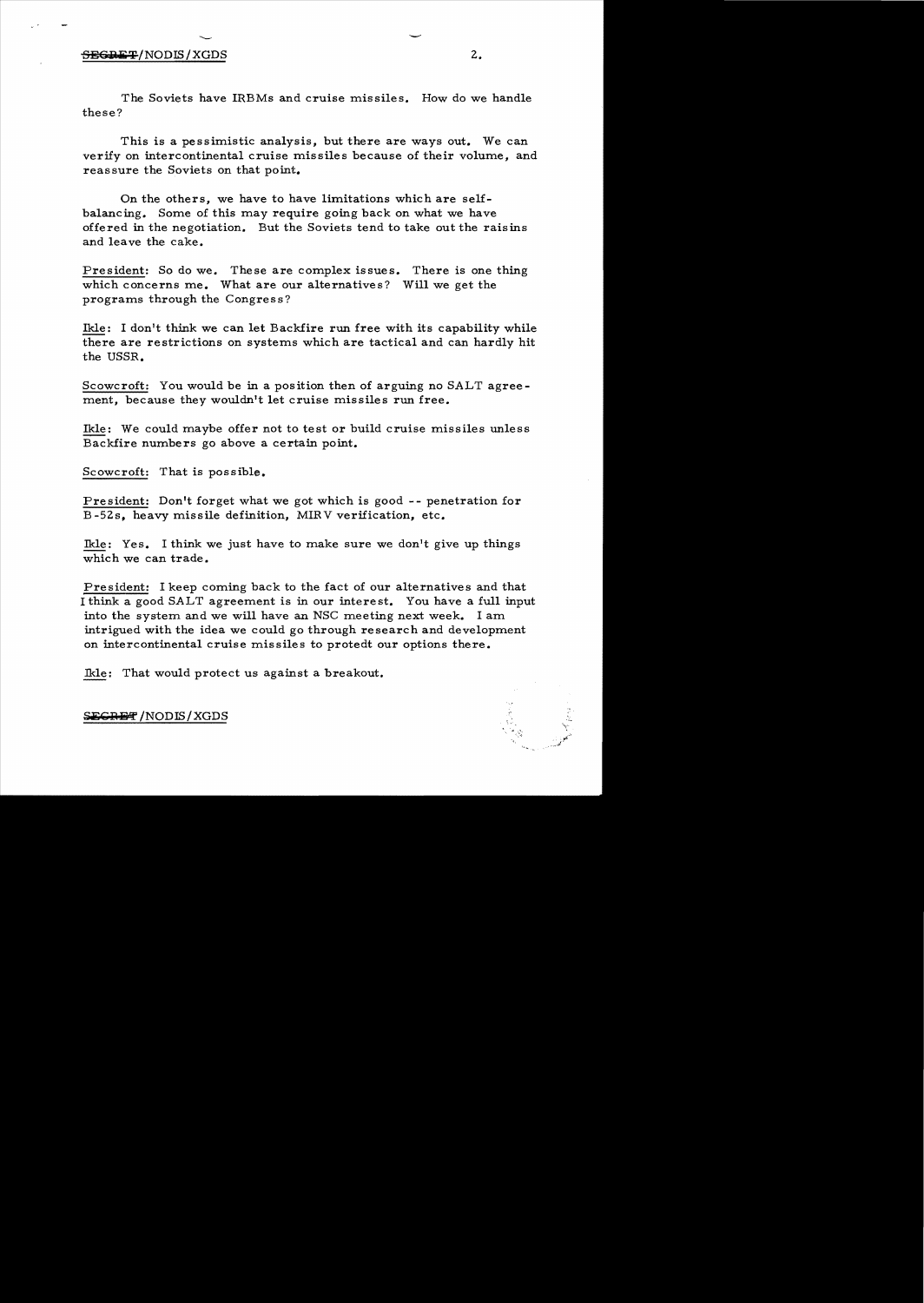$P/Heh$  $28$  Jam 76  $215 - 215$ P. Home have you have I Bring, see it should be P We got some encouraging waves from K trip, containing better than we had topse. what deepmotrish I We have court get et. I semily consent + heading in christian which a meditation It could delecting seguinty a channel of Vlad to elementin Bachfielt cont. cometing China & 320 min, Sterik it und swerty restrict association protein response on toc. Faturs. We don't wont a backfire his barrible. Dant kinne whither axi's are good or not but pour for tongering fail myet on an allie elle. Scroanl home room of Iskn's & backfines & we have ma communicação in our alher mins. Than Charl is a compactive issue & with waget on SWMI & future. Sons have IRBM's & IMS. Howell me hardle Chest? This is promote analysis, with there way and. We can berefy us Icc/11's - heavened fortunes, \* response Serve on thoughout. On others, we have a how limitations which are self collaming. Some of this may require going back on what we have offered in a negot, but a dove tout to take aute conséru + leure calu. l. S. drue. Those are employers in There is one thing article concernis me, what aream alternations? Well are get a programs thus c Cang.

**DECLASSIFIED** E.O. 12958, SEC. 3.5 NSC MEMO, 11/24/98, STATE DEPT. GUIDELINES NARA DATE  $\frac{1}{4}$